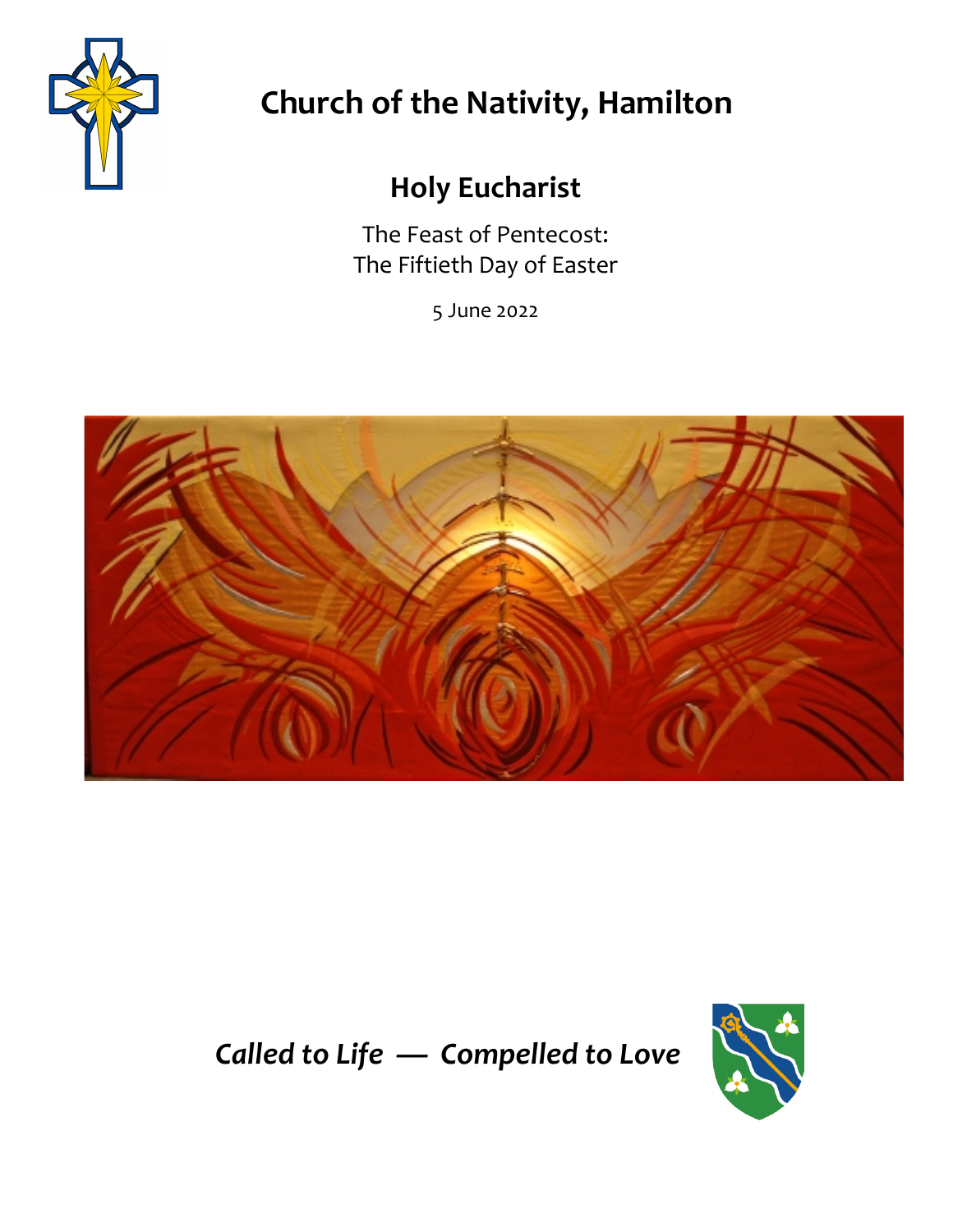The parish of the Church of the Nativity is located on territory that has been cared for by several Indigenous peoples including the Neutrals, the Mississauga, the Anishnaabe, and the Haudenosaunee. We are members with them of the Dish with One Spoon wampum, and we will strive to live up to our responsibility as treaty members. As we respect the history, spirituality, and culture of the nations of this place, we also honour the heritage and gifts of Métis people.

#### **May our actions be guided by our commitment to reconciliation.**

All are welcome in the worship and fellowship of the Church of the Nativity. May you find grace and hope in this service.

*COVID-19 Precautions:* Our in-person services continue to be offered under the guidelines and directions from the Diocese of Niagara and Public Health as we strive to worship and protect the health of all who attend. We ask that those attending in-person keep their masks covering their mouth, nose, and chin throughout their time in the building; that they limit what surfaces they touch; and that they not leave their seats except as directed, maintaining two metres of physical distance between themselves and others when they do move.

*Streaming:* Our principal services are streamed to YouTube. We try to minimize individuals' appearances on camera. The beginning of the streaming is marked with an announcement, and then the service will continue as follows.

Prelude

*Music is offered to provide a time for quiet prayer and preparation*.

*A bell is rung, and the service begins.*

Processional Hymn **#645** 

### **Come Down, O Love Divine1**

**Come down, O Love divine, seek thou this soul of mine, and visit it with thine own ardour glowing; O Comforter, draw near, within my heart appear, and kindle it, thy holy flame bestowing.**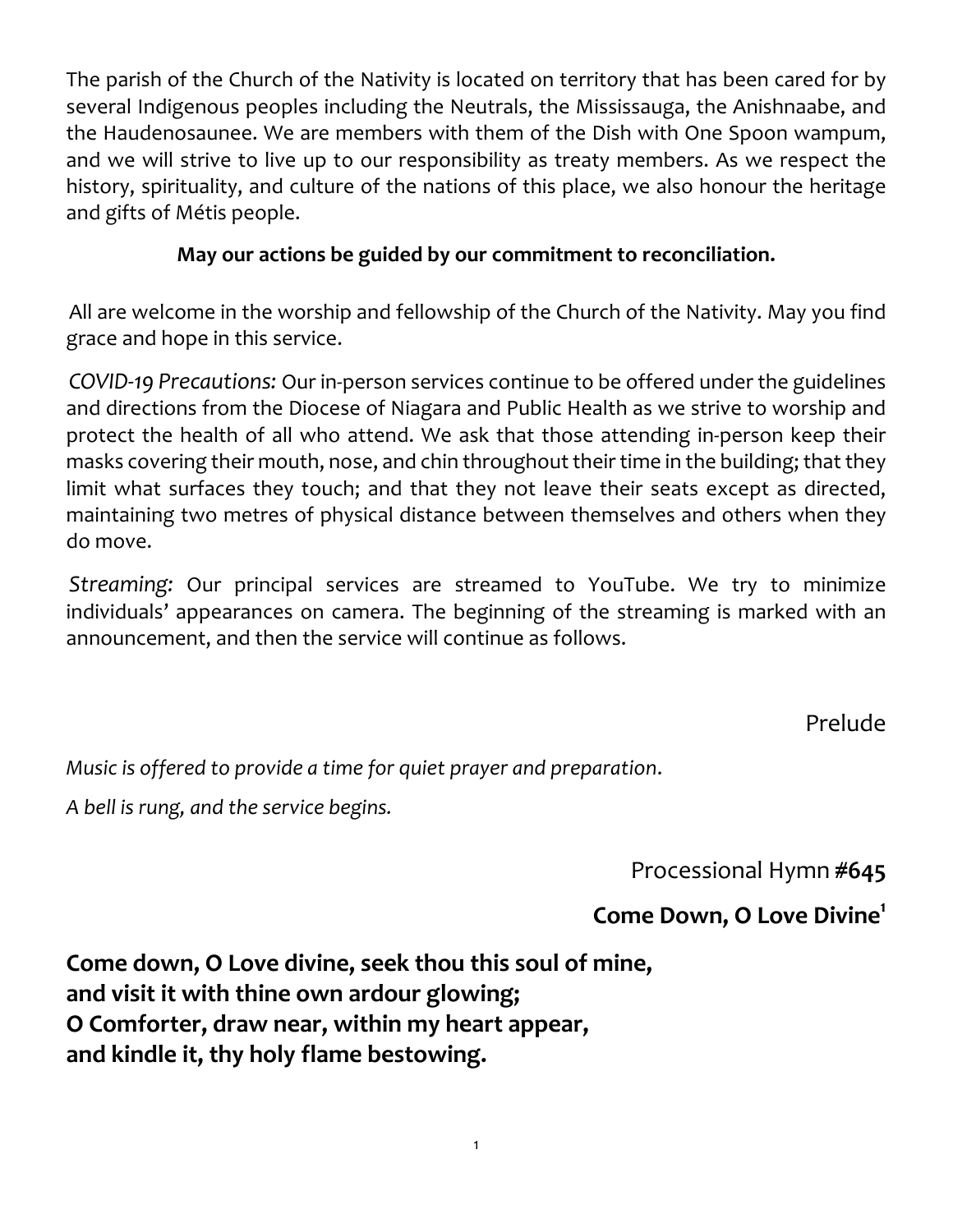**O let it freely burn, till earthly passions turn to dust and ashes in its heat consuming; and let thy glorious light shine ever on my sight, and clothe me round, the while my path illuming.**

**Let holy charity mine outward vesture be, and lowliness become mine inner clothing; true lowliness of heart, which takes the humbler part, and o'er its own shortcomings weeps with loathing.**

**And so the yearning strong with which the soul will long, shall far outpass the power of human telling; for none can guess its grace, till they become the place wherein the Holy Spirit finds a dwelling.**

Welcome

## Alleluia, alleluia! Christ is risen! **The Lord is risen indeed! Alleluia, alleluia!**

May Christ's grace and peace be with you. **May Christ fill our hearts with joy.**

There is one body and Spirit, **There is one hope in God's call to us;**

One Lord, one faith, one baptism, **One God and Father of all.**

Let us pray. $<sup>2</sup>$ </sup>

Holy God, you spoke the world into being. Pour your Spirit to the ends of the earth, that your children may return from exile as citizens of your commonwealth, and our divisions may be healed by your word of love and righteousness; through your Son the risen Jesus, who lives and reigns with you and the Holy Spirit, God for ever and ever. **Amen.**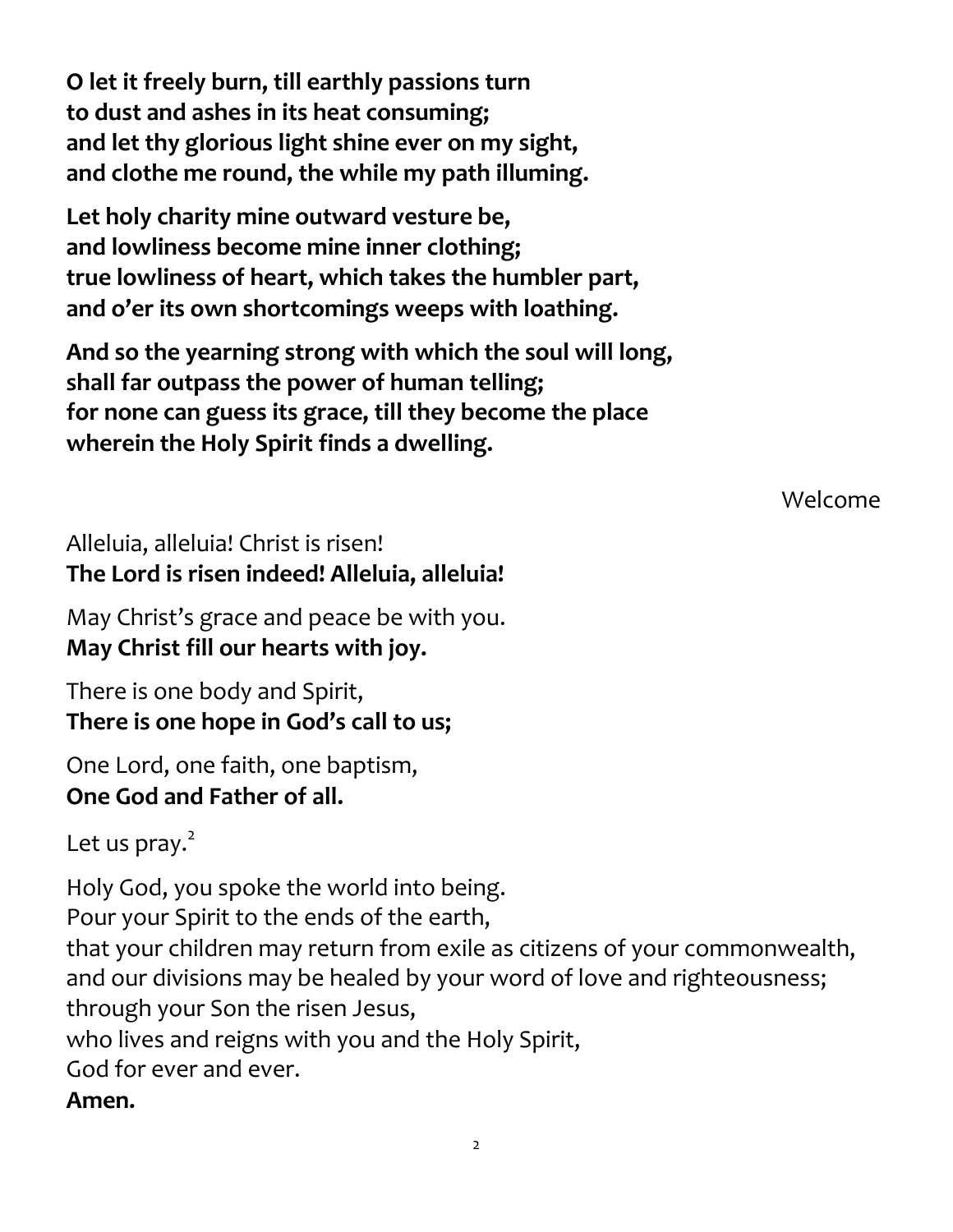# **Holy Baptism**

Presentation and Examination of the Candidates

*Welcoming Thomas and Logan into the body of Christ*

God, who is rich in mercy and love,

gives us a new birth into a living hope through the sacrament of baptism. By water and the Word,

God delivers us from sin and death and raises us to new life in Jesus Christ.

We are united with all the baptized in the one body of Christ,

anointed with the gift of the Holy Spirit,

and joined in God's mission for the life of the world.

I invite the parents and sponsors of the candidates to present them for Holy Baptism.

*We present N. to receive the sacrament of baptism.*

As you bring your children to receive the gift of baptism, you are entrusted with responsibilities:

to live with them among God's faithful people,

bring them to the word of God and the holy supper,

teach them the traditions of the faith,

place in their hands the holy scriptures,

and nurture them in faith and prayer,

so that you and they may learn to trust God,

proclaim Christ through word and deed,

care for others and the world God made,

and work for justice and peace.

Do you promise to help your child grow in the Christian faith and life? *I do.*

Sponsors, do you promise to nurture this child in the Christian faith as you are empowered by God's Spirit, and to help Thomas and Logan to live in the covenant of baptism and in communion with the church?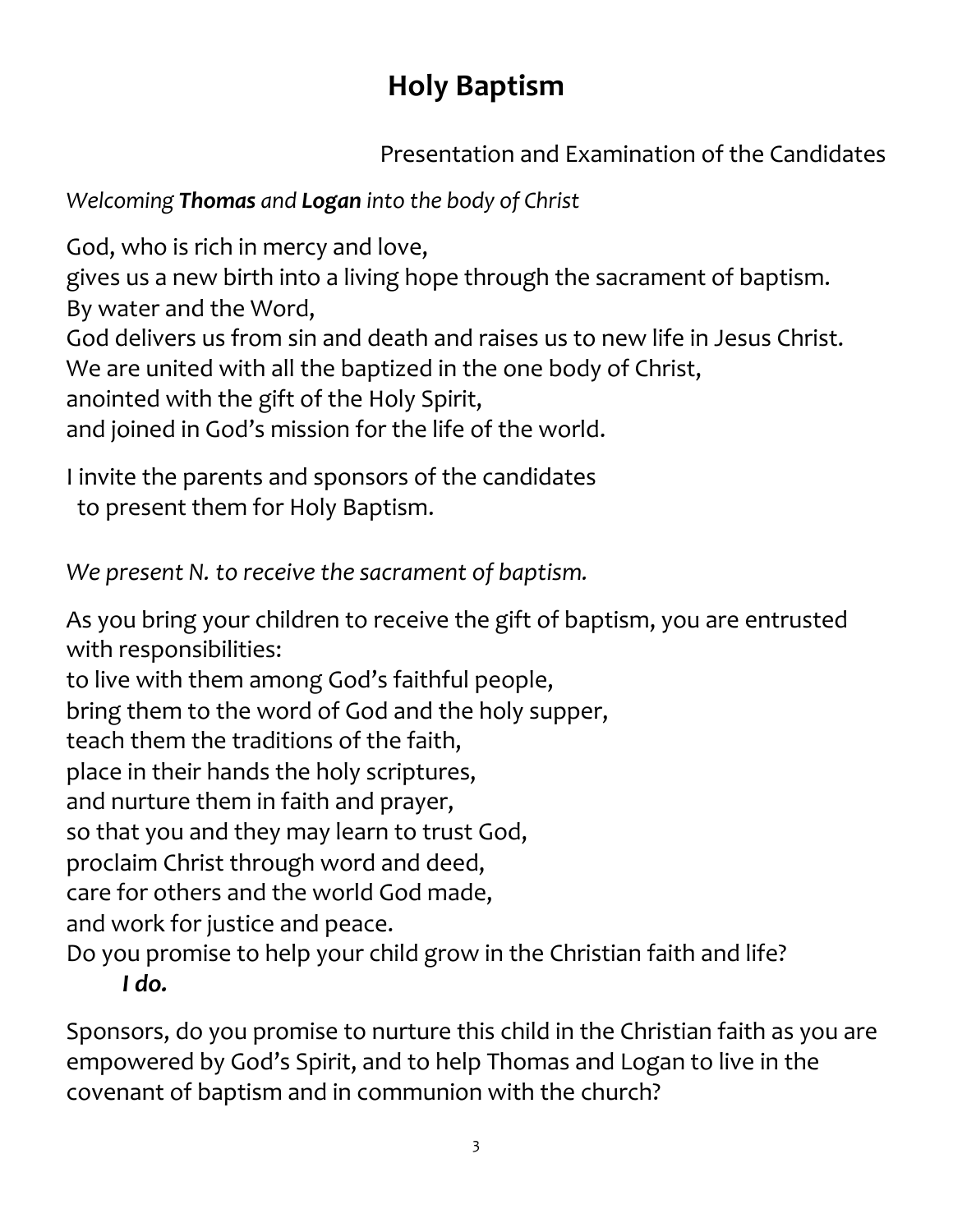*I do.*

People of God, do you promise to support these people, and pray for them in their new lives in Christ? **We do.**

Prayers for the Candidates, the Church, and the World

Let us now pray for these children who are to receive the sacrament of new birth.

Open their hearts to your grace and truth. **Lord, hear our prayer.**

Fill them with your holy and life-giving Spirit. **Lord, hear our prayer.**

Teach them to love others in the power of the Spirit. **Lord, hear our prayer.**

Send them into the world in witness to your love. **Lord, hear our prayer.**

Bring them to the fullness of your peace and glory. **Lord, hear our prayer.**

Hold the people of your world in your goodness. **Lord, hear our prayer.**

Support all who are ill in mind, body, and spirit, and all caregivers. **Lord, hear our prayer.**

Comfort those who grieve, and grant rest to the departed. **Lord, hear our prayer.**

Help us always to put our trust in you and live in the faith we have been born into through our baptism in Christ.

**Lord, hear our prayer.**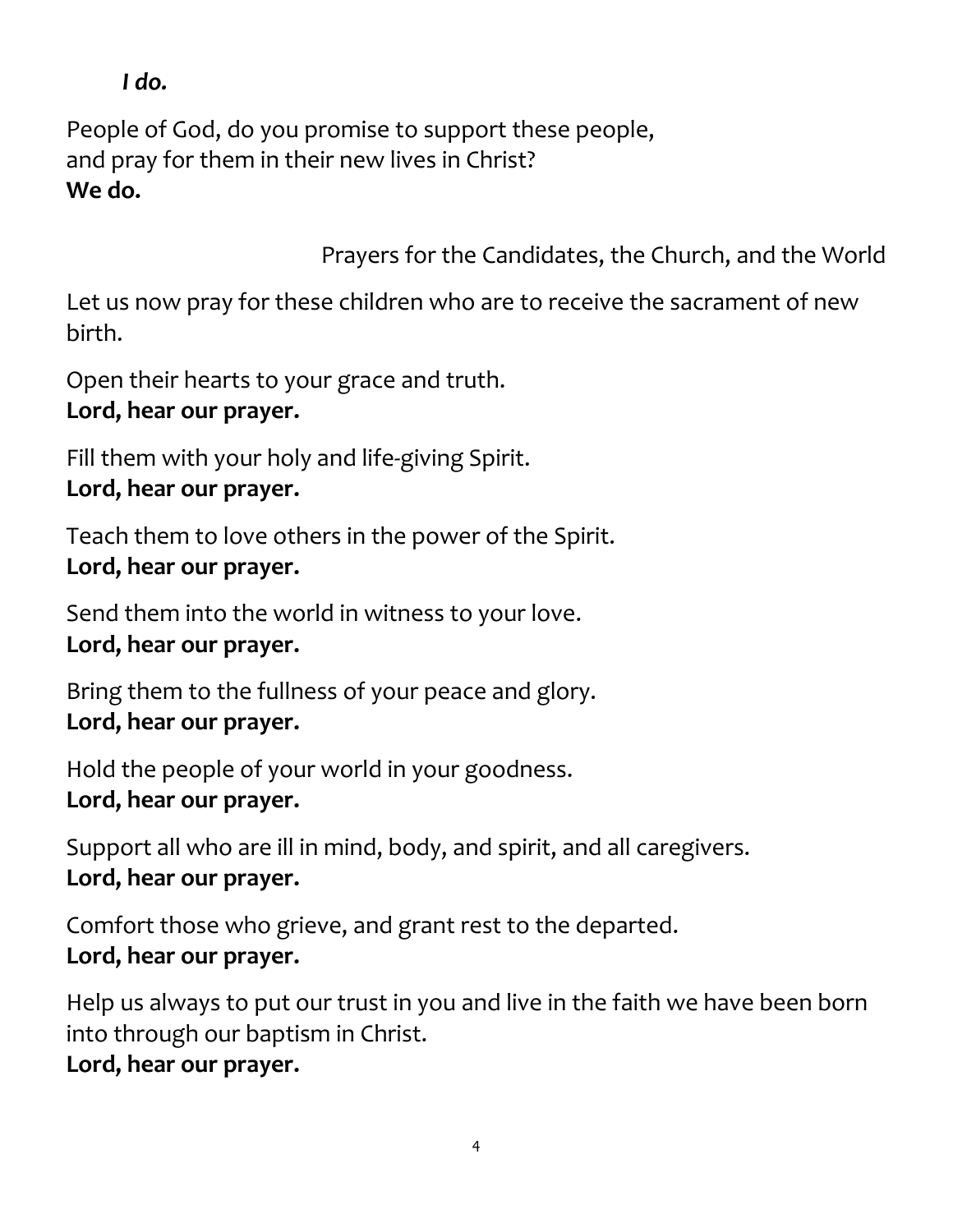Grant, O Lord, that all who are baptized into the death of Jesus Christ your Son may live in the power of his resurrection and look for him to come again in glory; who lives and reigns now and for ever. **Amen.**

Thanksgiving over the Water

Blessed are you, holy God. You are the creator of the waters of the earth. You are the fire of rebirth. You poured out your Spirit on your people Israel. You breathe life into our dry bones. Your Son Jesus promised to send the Spirit to us that the world may know your peace and truth.

Pour out your Holy Spirit, and breathe new life into those who are here baptized. By your Spirit adopt us all as your children, through our Saviour Jesus Christ, who lives and reigns with you and the Holy Spirit, one God, now and forever. **Amen.**

Profession of Faith

We all wander far from God and lose our way: Christ comes to find us and welcomes us home. In baptism we respond to his call. Therefore I ask: Do you turn away from sin? *I do.*

Do you reject evil? *I do.*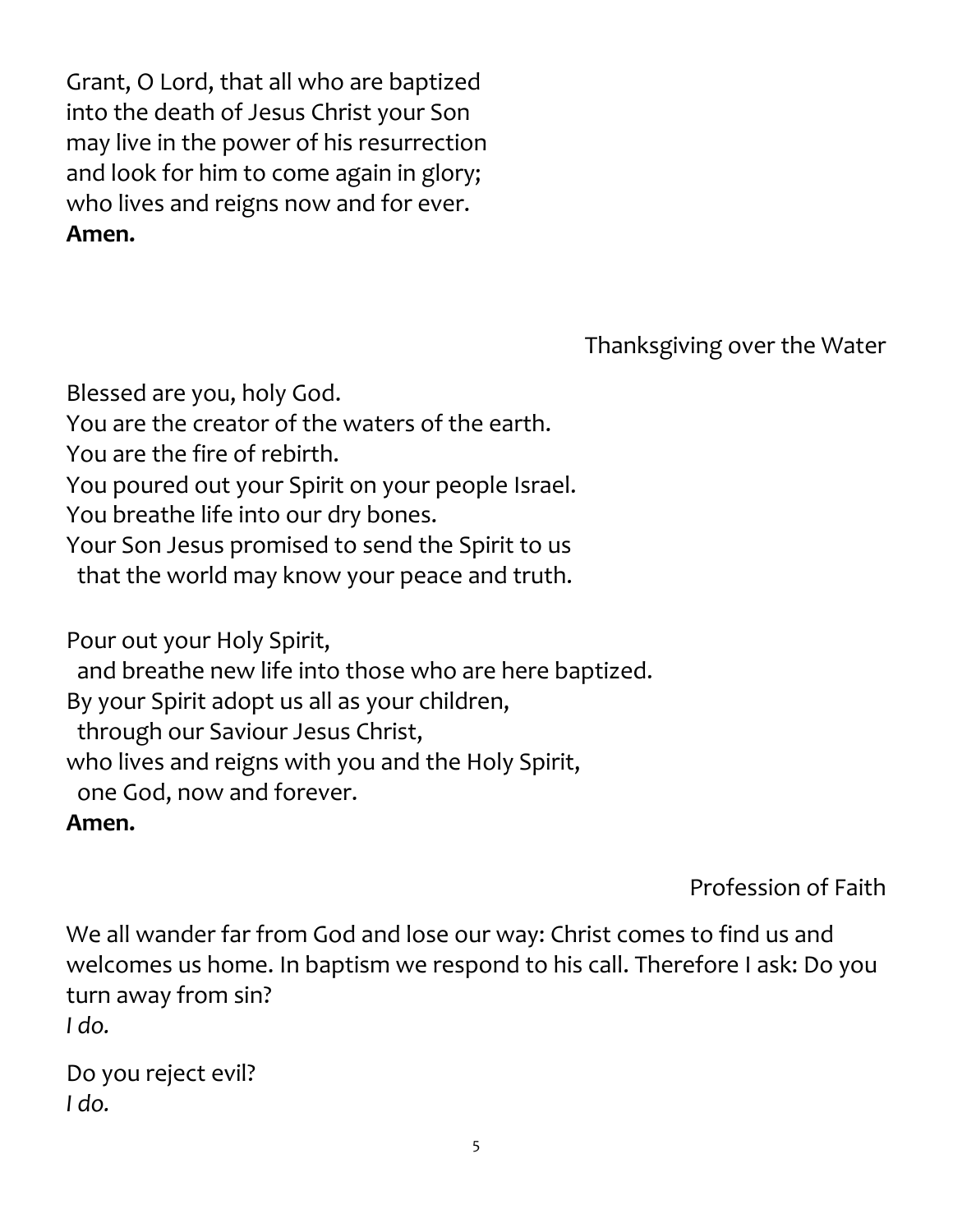Do you turn to Christ as Saviour? *I do.*

Do you trust in him as Lord? *I do.*

The Baptismal Covenant

Let us join with those who are committing themselves to Christ, and renew our own baptismal covenant.

Do you believe in God, the Father? **I believe in God, the Father almighty, creator of heaven and earth.**

Do you believe in Jesus Christ, the Son of God? **I believe in Jesus Christ, his only Son, our Lord. He was conceived by the power of the Holy Spirit and born of the Virgin Mary. He suffered under Pontius Pilate, was crucified, died, and was buried. He descended to the dead. On the third day he rose again.**

**He ascended into heaven, and is seated at the right hand of the Father. He will come again to judge the living and the dead.**

Do you believe in God the Holy Spirit? **I believe in God the Holy Spirit, the holy catholic Church, the communion of saints, the forgiveness of sins, the resurrection of the body, and the life everlasting.**

Will you continue in the apostles' teaching and fellowship, in the breaking of bread, and in the prayers? **I will, with God's help.**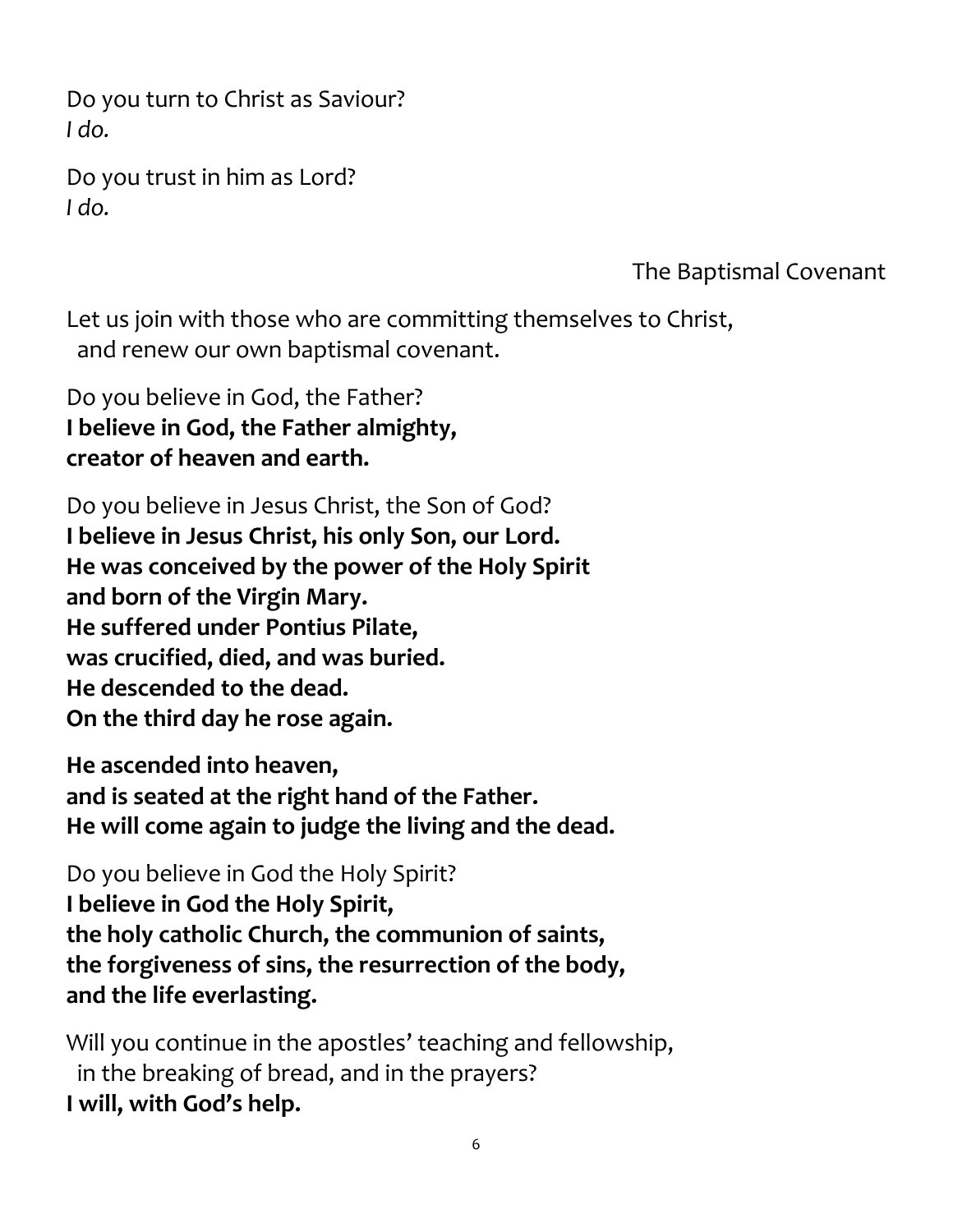Will you persevere in resisting evil and, whenever you fall into sin, repent and return to the Lord? **I will, with God's help.**

Will you proclaim by word and example the good news of God in Christ? **I will, with God's help.**

Will you strive to safeguard the integrity of God's creation, and respect, sustain and renew the life of the Earth? **I will, with God's help.**

Will you seek and serve Christ in all persons, loving your neighbour as yourself? **I will, with God's help.**

Will you strive for justice and peace among all people, and respect the dignity of every human being? **I will, with God's help.**

The Baptism

*Water is poured over the candidate in the name of Holy Trinity.*

I baptize you, *N.*, in the name of the Father, and of the Son, and of the Holy Spirit.

### **Amen.**

*The candidate is anointed with chrism, the sacred oil consecrated by the bishop.*

*N.*, child of God, you have been sealed by the Holy Spirit and marked with the cross of Christ for ever. **Amen.**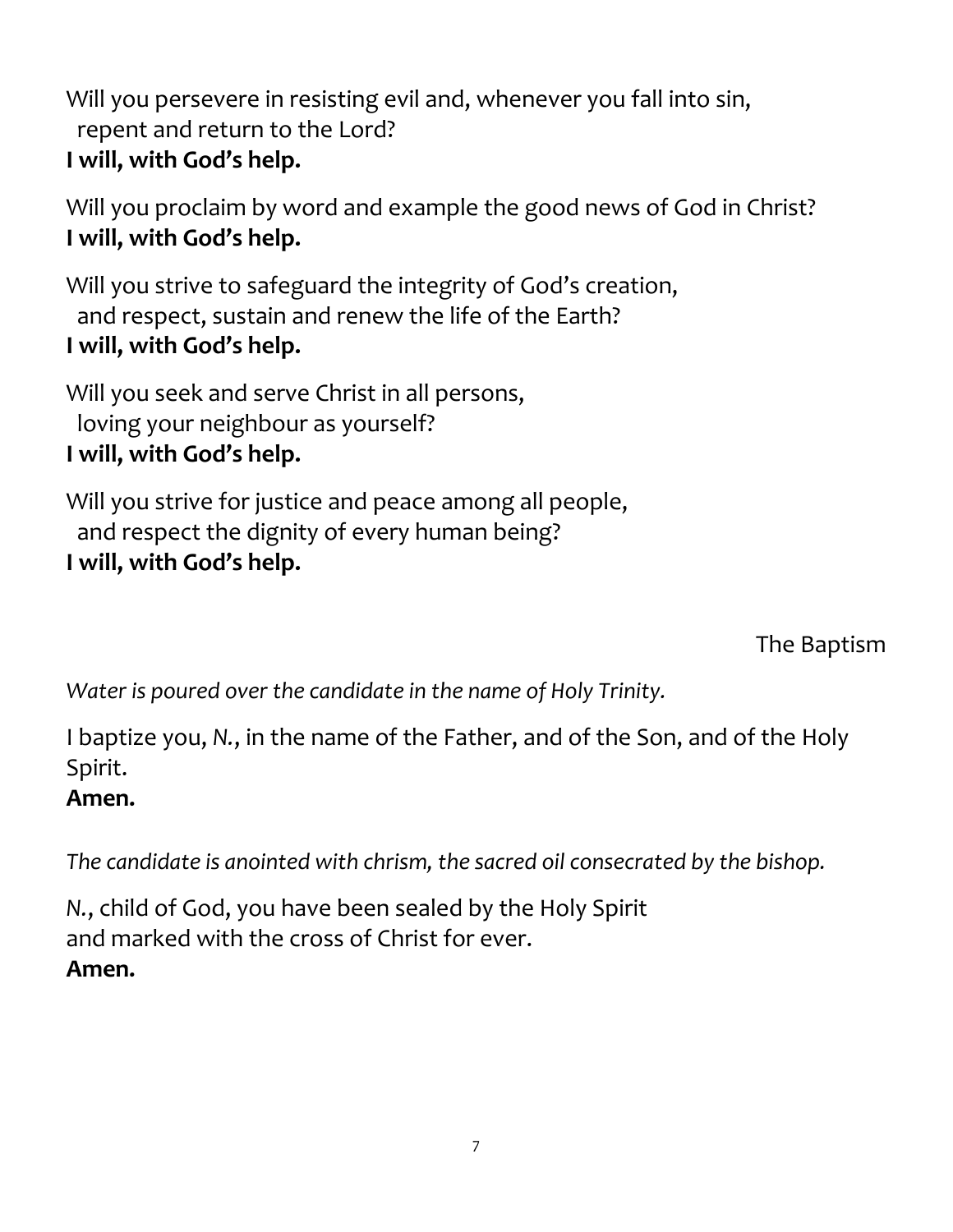Let us pray.

We give you thanks, O God, that through water and the Holy Spirit you give your children new birth, cleanse them from sin, and raise them to eternal life. Sustain them in your Holy Spirit. Give them inquiring and discerning hearts, the courage to know and to love you, and the gift of joy and wonder in all your works. **Amen.**

Perambulation

*The newly baptized, are walked through the worship space as a sign of welcome to the body of Christ.*

The Giving of the Light

Receive the light of Christ,

to show that you have passed from darkness to light.

### **Let your light so shine before others**

 **that they may see your good works and glorify your Father in heaven.**

Let us welcome the newly baptized.

**We welcome you into the body of Christ and into the mission we share: join us in giving thanks and praise to God and bearing God's creative and redeeming word to all the world.**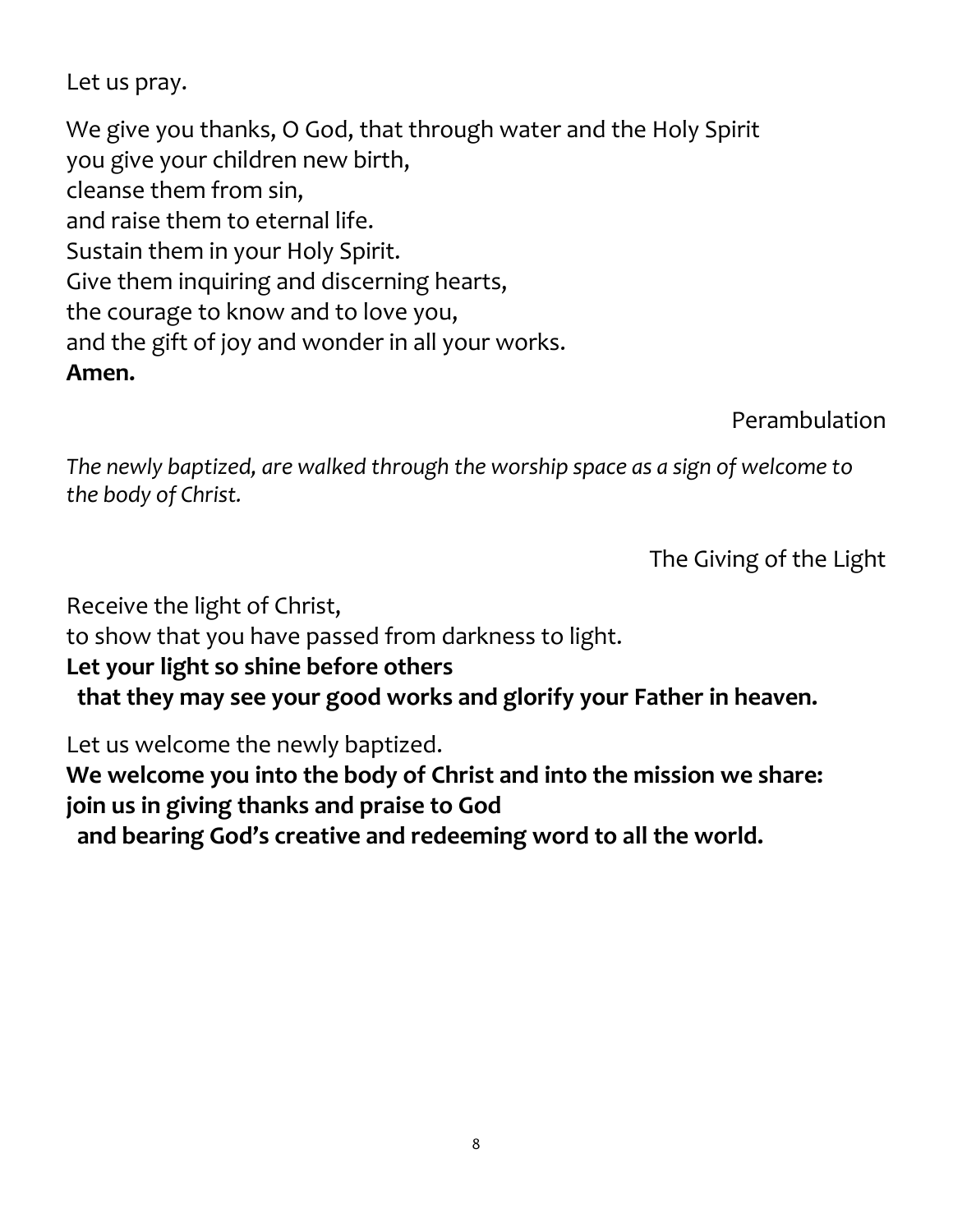# **Holy Scripture**

Having welcomed *N.* and *N.* into the body of Christ, let us listen to how God acts in our midst to bring us new life.

1<sup>st</sup> Reading

*Acts 2.1—21*

Psalm 104.24—34, 35*b*

*Benedic, anima mea*

### O Lord, how manifold are your works! **In wisdom you have made them all; the earth is full of your creatures.**

Yonder is the great and wide sea with its living things too many to number, creatures both small and great. **There move the ships, and there is that Leviathan, which you have made for the sport of it.**

All of them look to you to give them their food in due season. **You give it to them; they gather it; you open your hand, and they are filled with good things.**

You hide your face, and they are terrified; you take away their breath, and they die and return to their dust. **You send forth your Spirit, and they are created; and so you renew the face of the earth.**

May your glory, O Lord, endure for ever; may you rejoice in all your works; **you look at the earth and it trembles; you touch the mountains and they smoke.**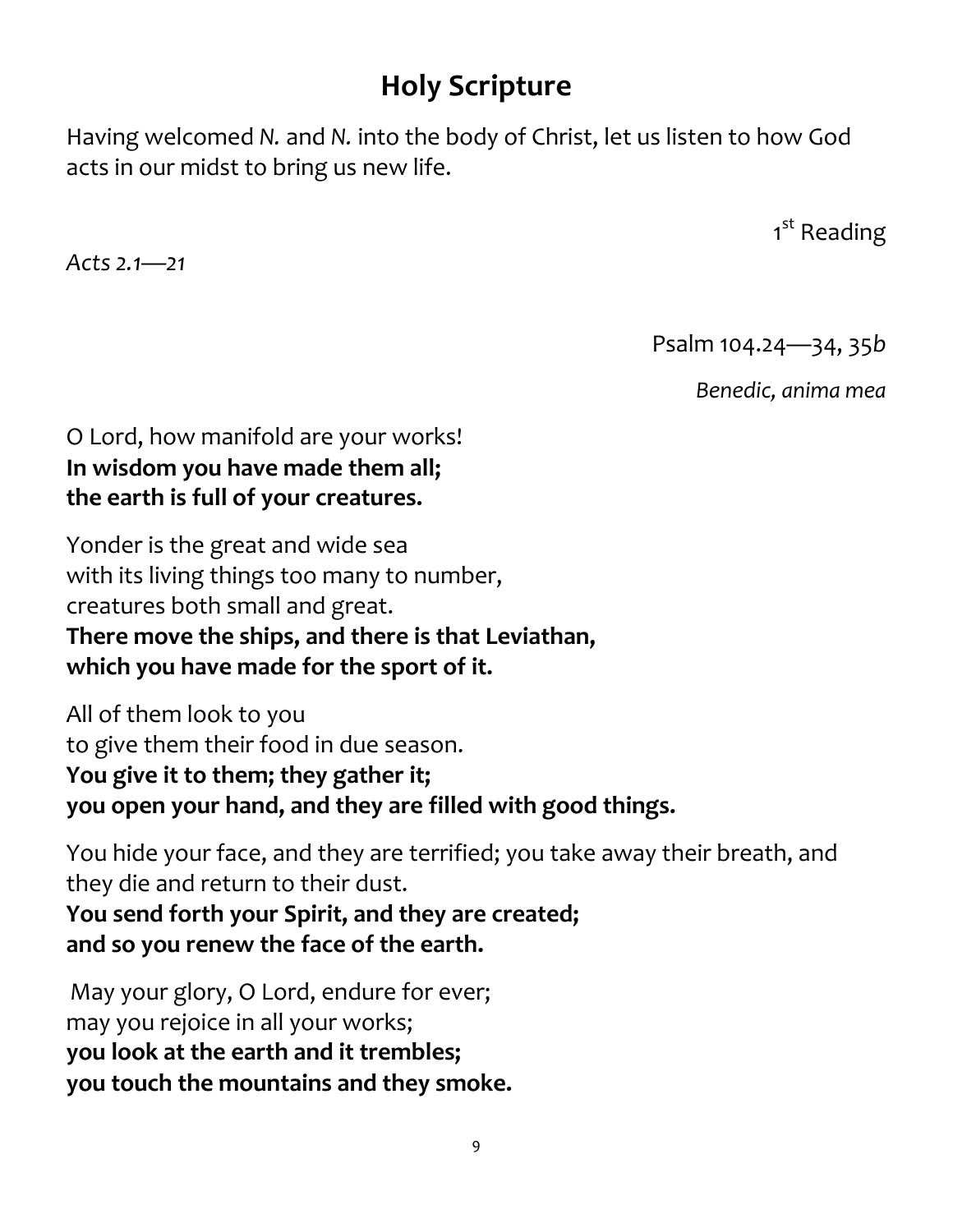I will sing to the Lord as long as I live; I will praise my God while I have my being. May these words of mine please you; I will rejoice in the Lord. **Bless the Lord, O my soul. Alleluia!**

The Gospel



*The acclamation is sung*

The Lord be with you. **And also with you.**

The Holy Gospel of our Lord Jesus Christ, according to Saint John.

♪ **Glory to you, Lord Jesus Christ.** ♪

*John 14.8—27*

The Gospel of Christ.

♪ **Praise to you, Lord Jesus Christ.** ♪

Homily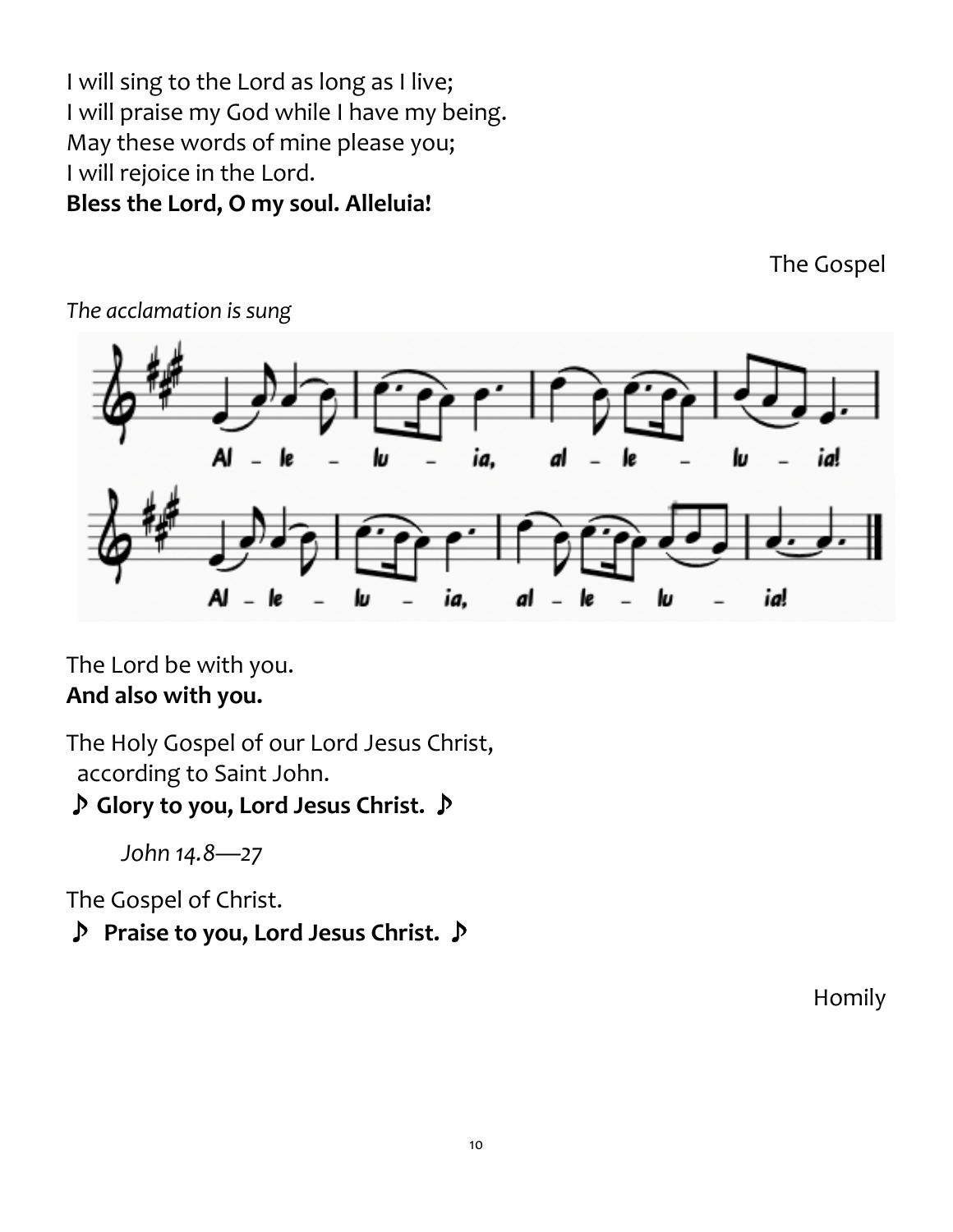The peace of the Lord be always with you! **And also with you.**

# **Celebration of the Holy Eucharist**

Offertory Song **This Is the Day3**

**This is the day, this is the day that the Lord has made, that the Lord has made; we will rejoice, we will rejoice and be glad in it, and be glad in it. This is the day that the Lord has made; we will rejoice and be glad in it.**

**Open to us, open to us the gates of God; the gates of God; we will go in, we will go in an praise the Lord, and praise the Lord. Open to us the gates of God, we will go in and praise the Lord.**

**You are our God, you are our God, we will praise your name, we will praise your name; we will give thanks, we will give thanks, for your faithfulness, for your faithfulness. You are our God, we will praise your name, we will give thanks for your faithfulness.**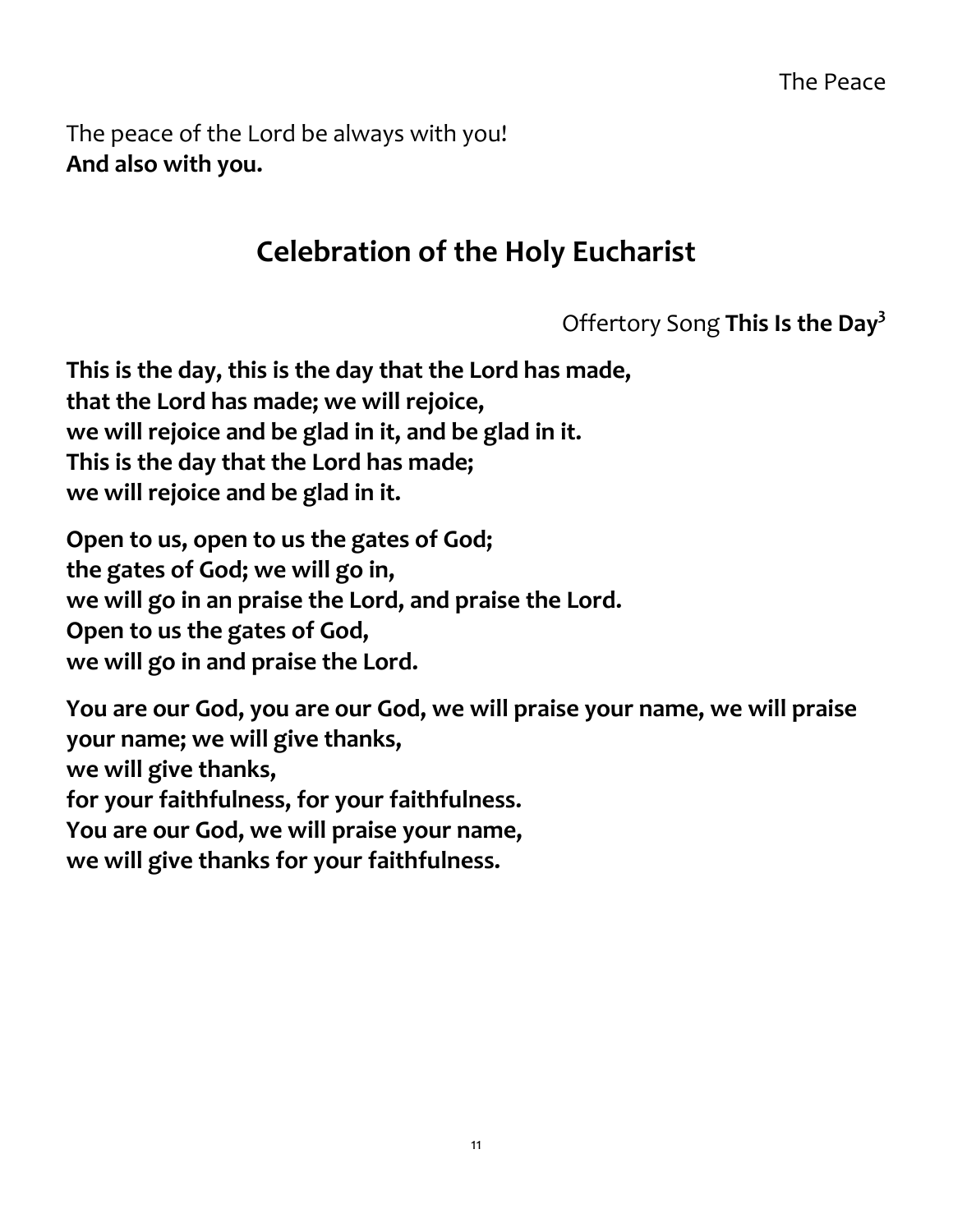Living God, you gather the wolf and the lamb to feed together in your peaceable reign, and you welcome us all at your table. Reach out to us through this meal, and show us your wounded and risen body, that we may be nourished and believe in Jesus the Christ, our Saviour and Lord. **Amen.**

The Great Thanksgiving<sup>4</sup>

## May God be with you. **And also with you.**

Lift up your hearts. **We lift them up to God.**

## Let us give thanks to the Lord our God. **It is right to give our thanks and praise.**

It is indeed right, our duty and our joy, that we should at all times and in all places give thanks and praise to you, almighty and merciful God, through our Saviour Jesus Christ. Fulfilling the promise of the resurrection, you pour out the fire of your Spirit, uniting in one body people of every nation and tongue. And so, with Mary Magdalene and Peter and all the witnesses of the resurrection, with earth and sea and all their creatures, and the angels and archangels, cherubim and seraphim, we praise your name and join their unending hymn:

 $\begin{matrix} \bigoplus & \bigoplus & \bigoplus & \bigoplus \end{matrix}$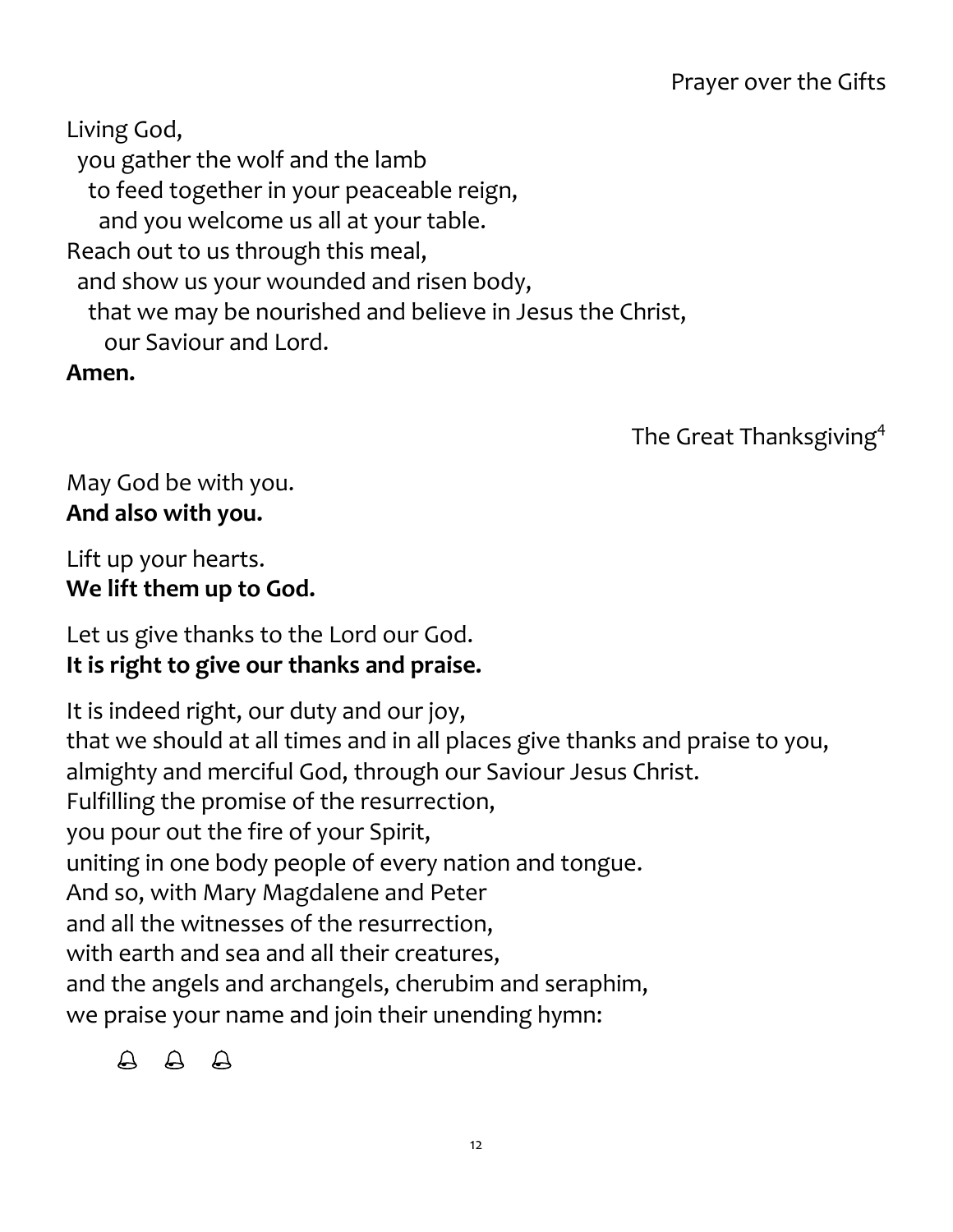

**Hosanna in the highest. Hosanna in the highest.**

O God most mighty, O God most merciful, O God our rock and our salvation, hear us as we praise your holy Name, call us to your table, grant us your life.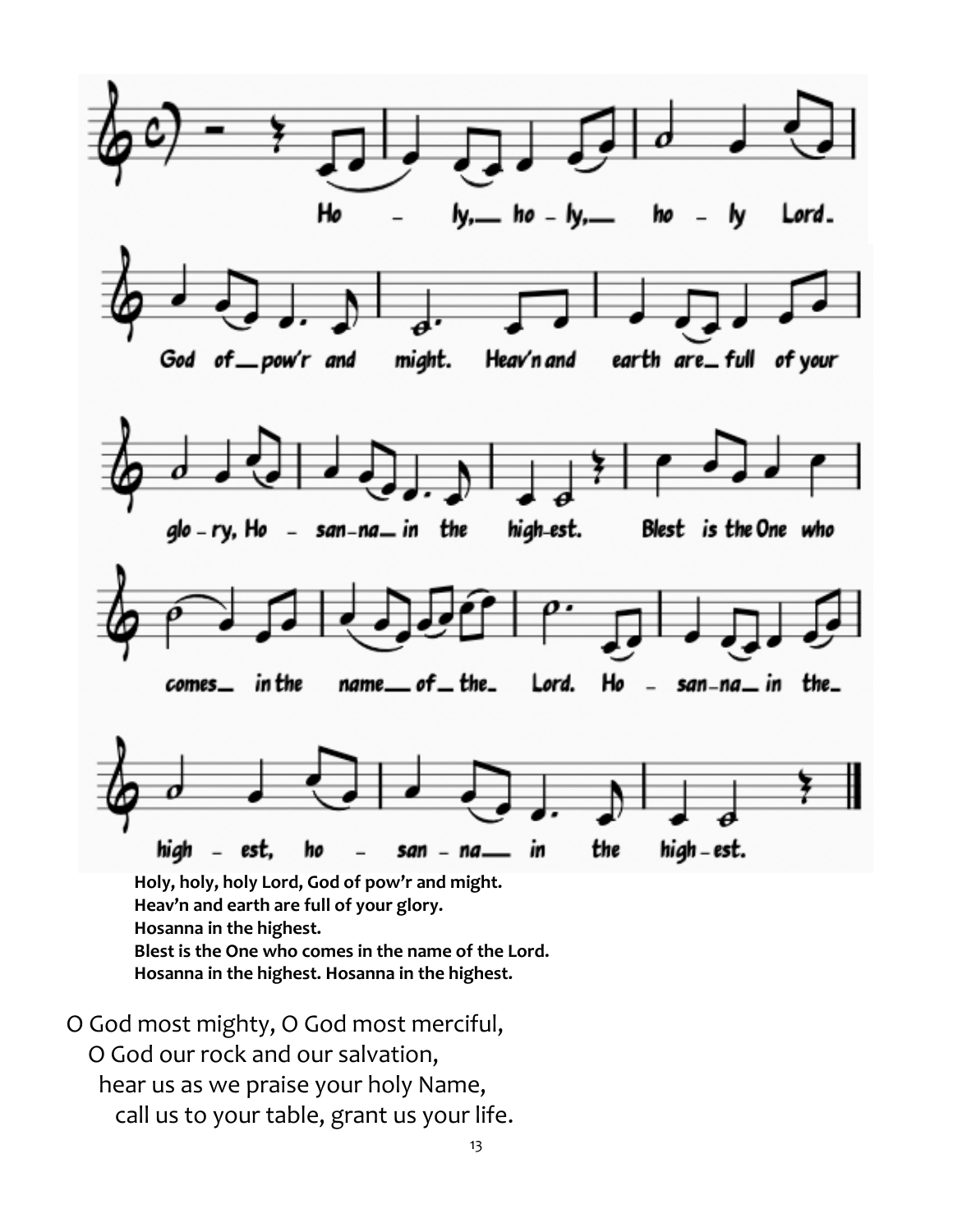When the world was a formless void, you formed order and beauty. When Abraham and Sarah were barren, you sent them a child. When the Israelites were enslaved, you led them to freedom. Ruth faced starvation, David fought Goliath, and the psalmists cried out for healing, and full of compassion, you granted the people your life.

You entered our sorrows in Jesus our brother. He was born among those living in poverty, he lived under oppression, he wept over the city. With infinite love, he granted the people your life.

On the night in which he was betrayed, our Lord Jesus took bread, and gave thanks; broke it, and gave it to his disciples, saying: Take and eat; this is my body, given for you. Do this for the remembrance of me.

Again, after supper, he took the cup, gave thanks, and gave it for all to drink, saying: This cup is the new covenant in my blood, shed for you and for all people for the forgiveness of sin. Do this for the remembrance of me.

Remembering his death, we cry out Amen.

## **Amen!**

Celebrating his resurrection, we shout Amen.

# **Amen!**

Trusting his presence in every time and place, we plead Amen.

# **Amen!**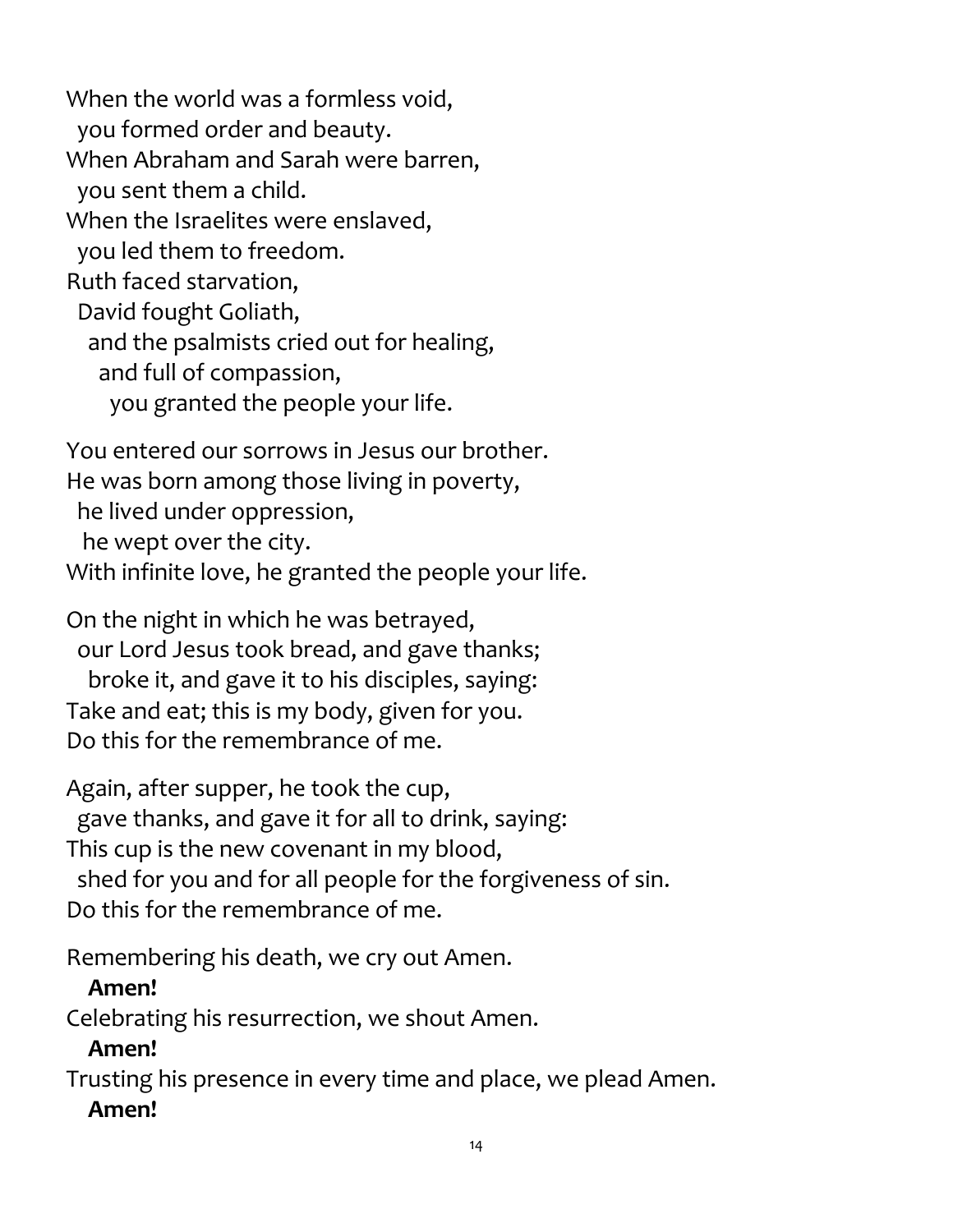O God, you are Breath: send your Spirit on this meal. O God, you are Bread: feed us with yourself. O God, you are Wine: warm our hearts and make us one. O God, you are Fire: transform us with hope.

O God most majestic,

O God most motherly,

O God our strength and our song,

you show us a vision of a tree of life

with fruits for all and leaves that heal the nations.

Grant us such life,

the life of the Father to the Son,

the life of the Spirit of our risen Saviour,

life in you, now and forever.



**Amen. Amen. Amen.**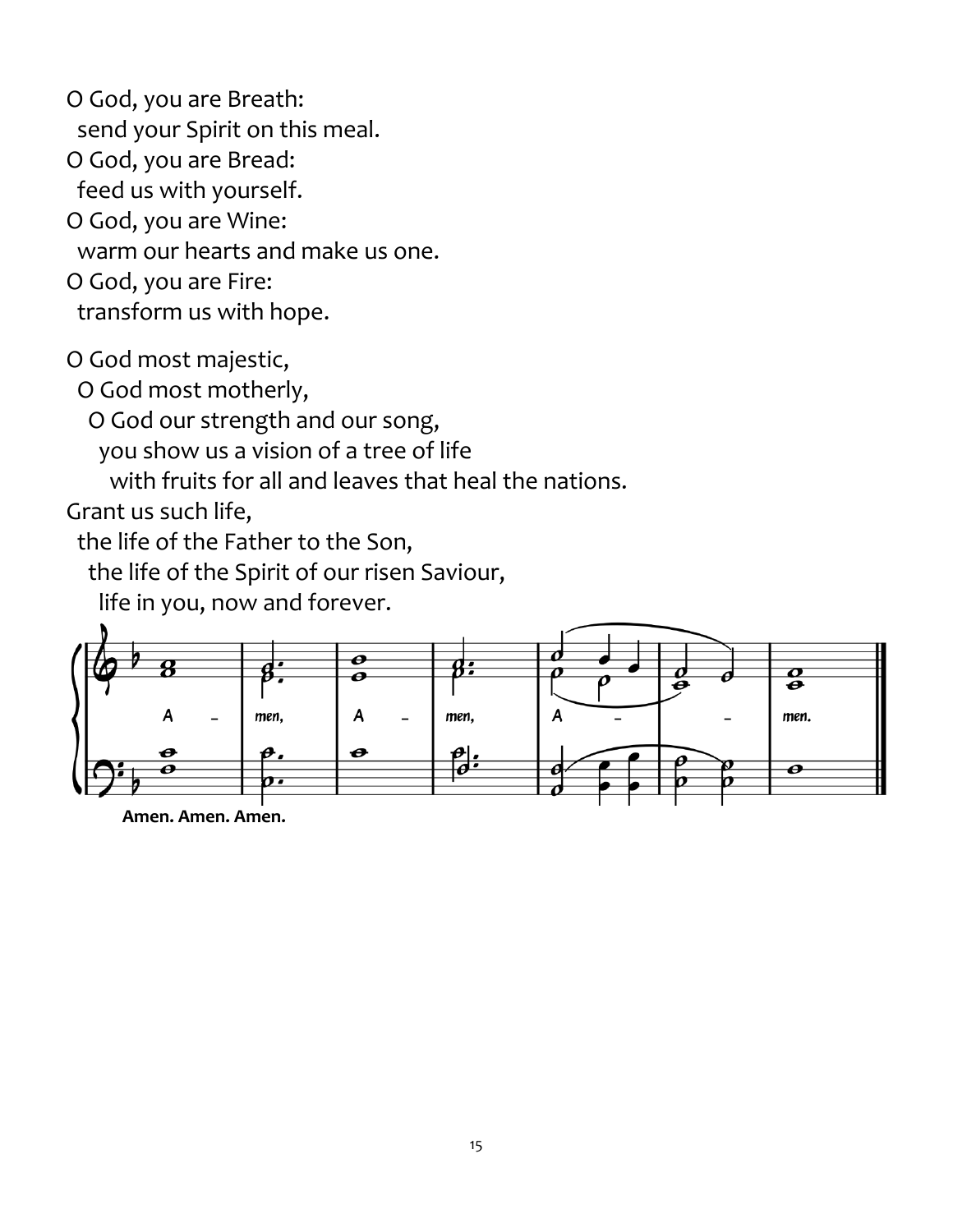Gathered into one by the Holy Spirit, let us pray as Jesus teaches us in the language and version of our comfort:

#### **Our Father**

**in heaven, who art in heaven, hallowed be your name, hallowed be thy name, your kingdom come, thy kingdom come, your will be done, thy will be done, on earth as in heaven. on earth as it is in heaven. Forgive us our sins And forgive us our trespasses as we forgive those as we forgive those who sin against us. who trespass against us. and deliver us from evil. but deliver us from evil. For the kingdom, For thine is the kingdom, the power, and the glory the power, and the glory, are yours, now and for ever. for ever and ever**

#### **Amen.**

**<sup>5</sup> Πάτερ ἡμῶν <sup>ὁ</sup> <sup>ἐ</sup>ν τοῖς οὐρανοῖς· ἁγιασθήτω τὸ ὄνομά σου· ἐλθέτω ἡ βασιλεία σου· γενηθήτω τὸ θέλημά σου, ὡς ἐν οὐρανῷ καὶ ἐπὶ τῆς γῆς· τὸν ἄρτον ἡμῶν τὸν ἐπιούσιον δὸς ἡμῖν σήμερον· καὶ ἄφες ἡμῖν τὰ ὀφειλήματα ἡμῶν, ὡς καὶ ἡμεῖς ἀφίεμεν τοῖς ὀφειλέταις ἡμῶν· καὶ μὴ εἰσενέγκῃς ἡμᾶς εἰς πειρασμόν, ἀλλὰ ῥῦσαι ἡμᾶς ἀπὸ τοῦ πονηροῦ. Ὅτι σοῦ ἐστιν ἡ βασιλεία καὶ ἡ δύναμις καὶ ἡ δόξα εἰς τοὺς αἰῶνας. ἀμήν**

*We keep silent and pray for a short time.*

**Give us today our daily bread. Give us this day our daily bread. Save us from the time of trial, And lead us not into temptation,**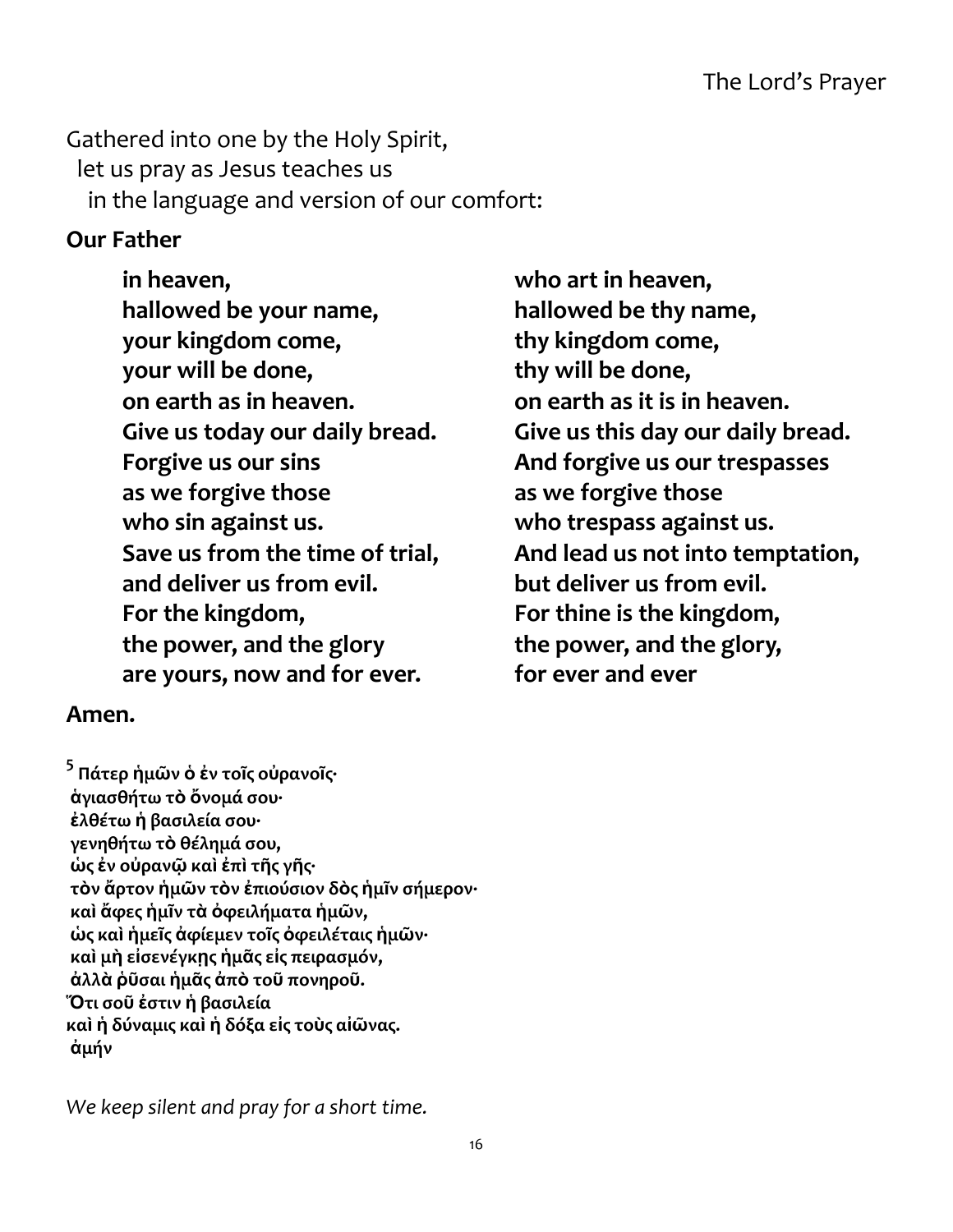Lord, we died with you on the cross. **Now we are raised to new life.**

We were buried in your tomb. **Now we share in your resurrection. Live in us, that we may live in you.**

Communion

Jesus Christ, risen from the dead, gives everyone a place at the welcome table. Alleluia! Come to the feast, for all is now ready. **Thanks be to God! Alleluia!**

# *All who are unable to be physically present to receive the eucharist may wish to pray one of the following prayers of reception for spiritual communion<sup>6</sup> :*

I worship and adore you, Lord Jesus Christ, present in bread and wine, and present in your people, who are gathered in spirit. In this moment I join with them to receive you in my heart, and in our community. May you, enthroned on the altar, be now enthroned in my heart; may you, present in bread and wine, feed and renew my soul; may you, who gives yourself to us again, fill us with grace, and heavenly blessing. Even as I am fed, may my hunger for you and for your reign of justice and peace increase, that I may, with your Spirit, work for that day when your kingdom shall come on earth as it is heaven. Amen.

*or*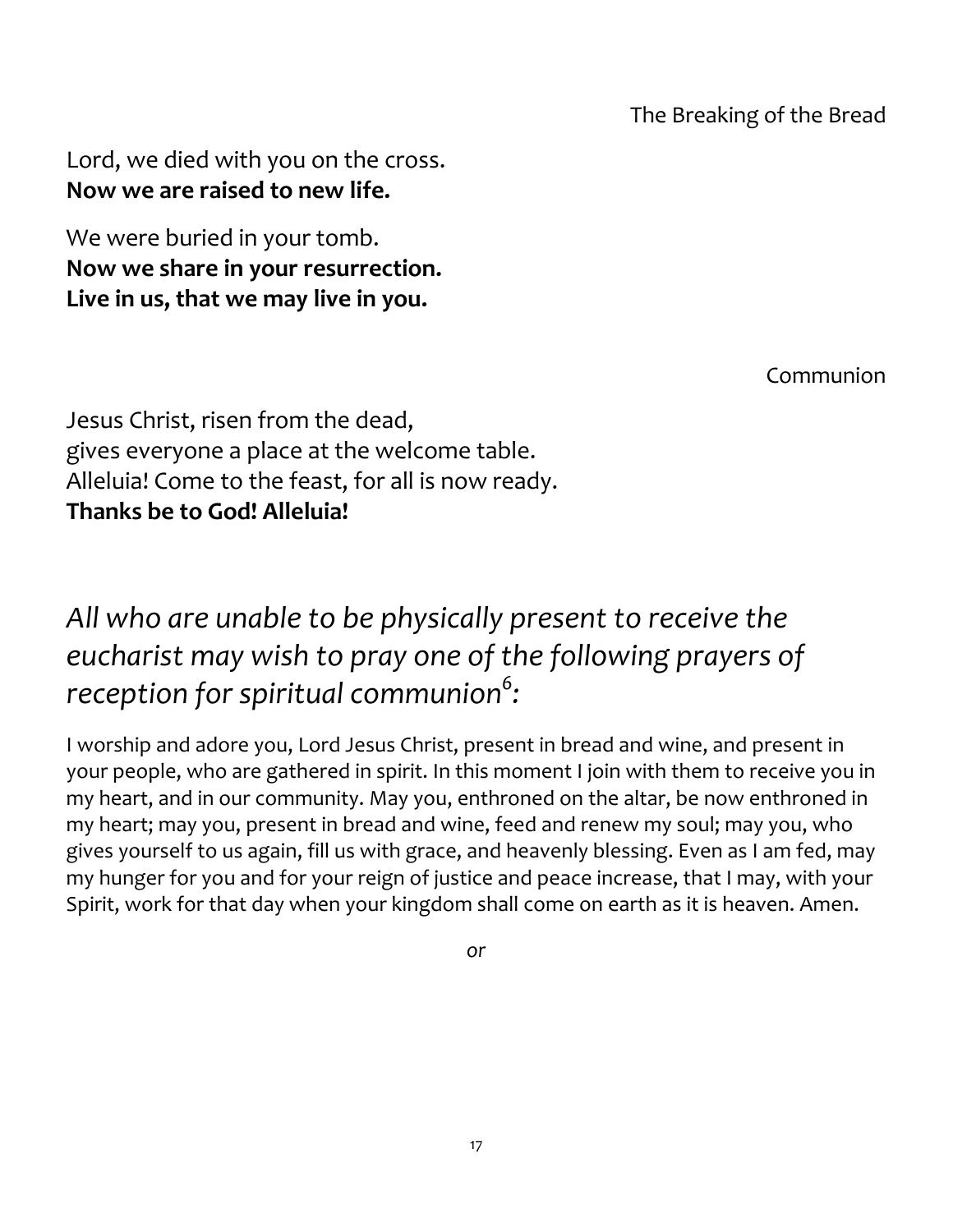Come, Lord Jesus, and make in my heart your dwelling place and home. I seek to love you with all my heart, mind, soul and strength, and so, through your presence in bread and wine I receive you afresh and praise you for you are my God. As you fill me, so may my love for you and for all your people, rise and overflow, that with joy and thanksgiving I may serve you in the world you love. Amen.

*or*

Jesus, I believe that you are present with us in the sacrament of bread and wine. I love you and I desire your presence afresh in my life. Since I cannot now receive the bread and wine of the altar, come spiritually into my heart. I embrace you and unite myself to you; never let me be separated from you. Amen.

Prayer after Communion

We give you thanks, generous God, for in this bread and cup we have tasted the new heaven and earth where hunger and thirst are no more. Send us from this table as witnesses to the resurrection, that through our lives, all may know life in Jesus' name. **Amen.**

Generous God, **you have fed us at your heavenly table. Kindle us with the fire of your Spirit that when the Lord comes again we may shine as lights before him, who is alive and reigns in glory for ever. Amen.**

Doxology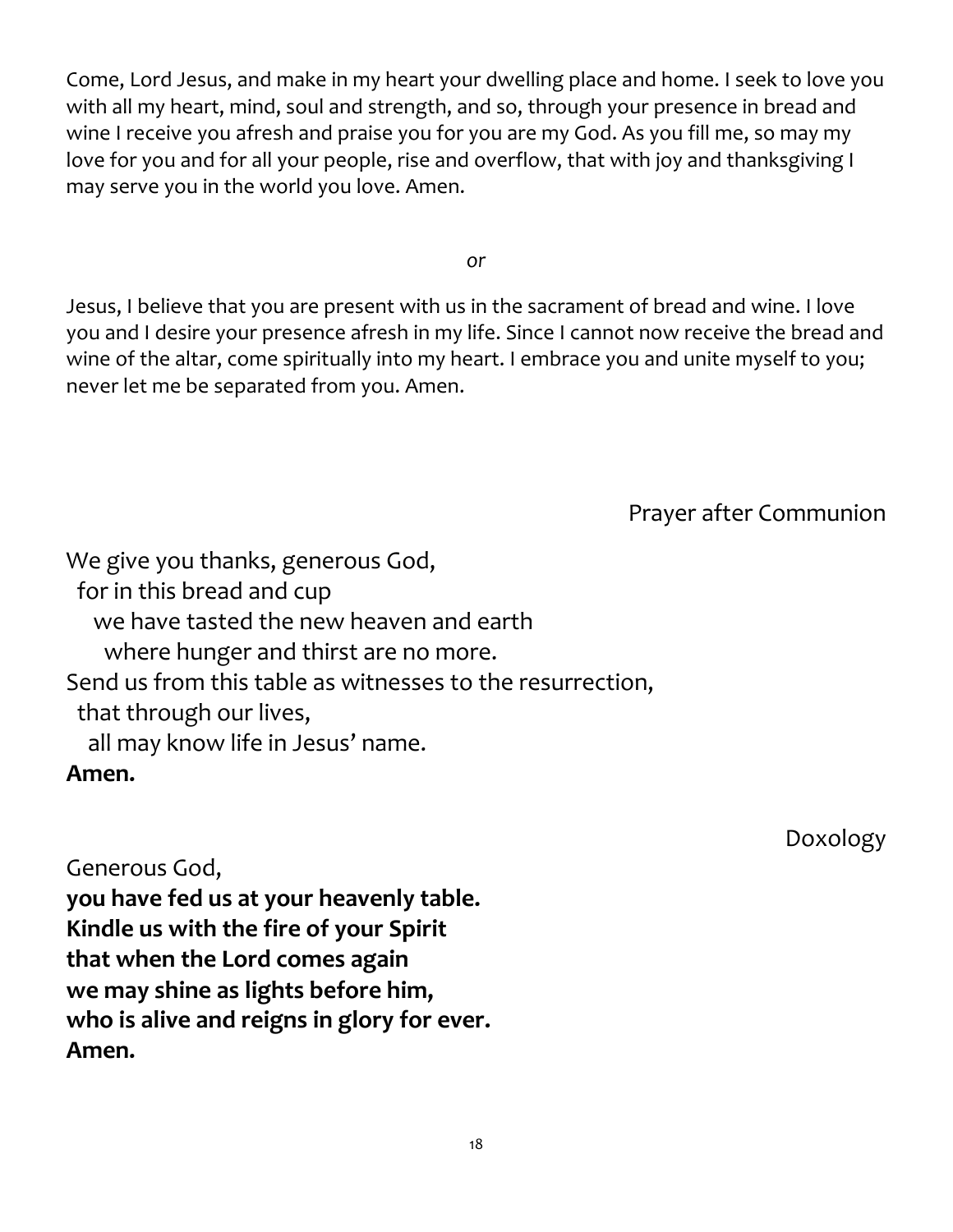### Come, Holy Spirit: **send down your radiant light.**

Kindle your love in our hearts, **nourish those in need, open our lips to sing your praises.**

Come, Holy Comforter, sweet unexpected guest, **refresh us with your company.**

Give to us rest in our toil, coolness in the heat of midday, balm to soothe our hurting souls. **Refill the hearts of all who turn to you, O Light that pours into every corner.**

You lay bare the truth, and without your help, we cannot bear what you make known. **Cleanse all that has been soiled, water all that is parched, and heal every hurt.**

Bend us to be supple and not rigid, warm us from our frozen stiffness, show us again the way which we had lost. **Help us to come to you with trust, and open our hearts to your gifts.**

Bring us into life with you. **Give us salvation and endless joy. Kindle your love in our hearts.**

Blessing

now and for ever. **Amen.**

…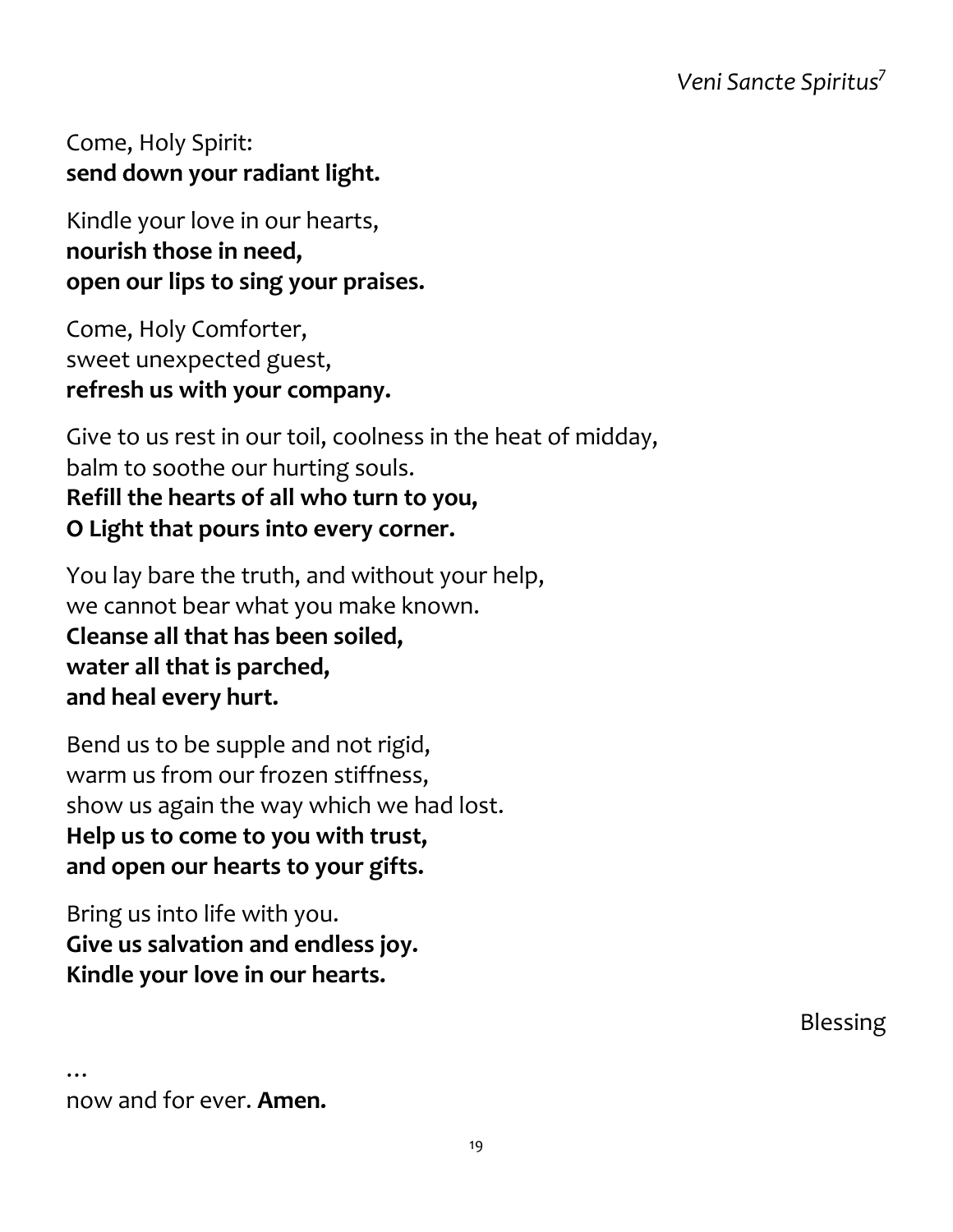Recessional Hymn **#380**

### **O Worship the King8**

**Verses 1—3, 6**

**O worship the King, all glorious above; O gratefully sing his power and his love; our shield and defender, the Ancient of Days, pavilioned in splendour and girded with praise.**

**O tell of his might, O sing of his grace, whose robe is the light, whose canopy space; his chariots of wrath the deep thunderclouds form, and dark is his path on the wings of the storm.**

**The earth with its store of wonders untold, Almighty, thy power hath founded of old, hath stablished it fast by a changeless decree, and round it hath cast, like a mantle, the sea.**

**O measureless Might, ineffable Love, while angels delight to hymn thee above, the humbler creation, though feeble their lays, with true adoration shall sing to thy praise.**

Alleluia, Alleluia! Go forth into the world, rejoicing in the power of the Spirit!

**Thanks be to God! Alleluia, alleluia!**

Postlude

Dismissal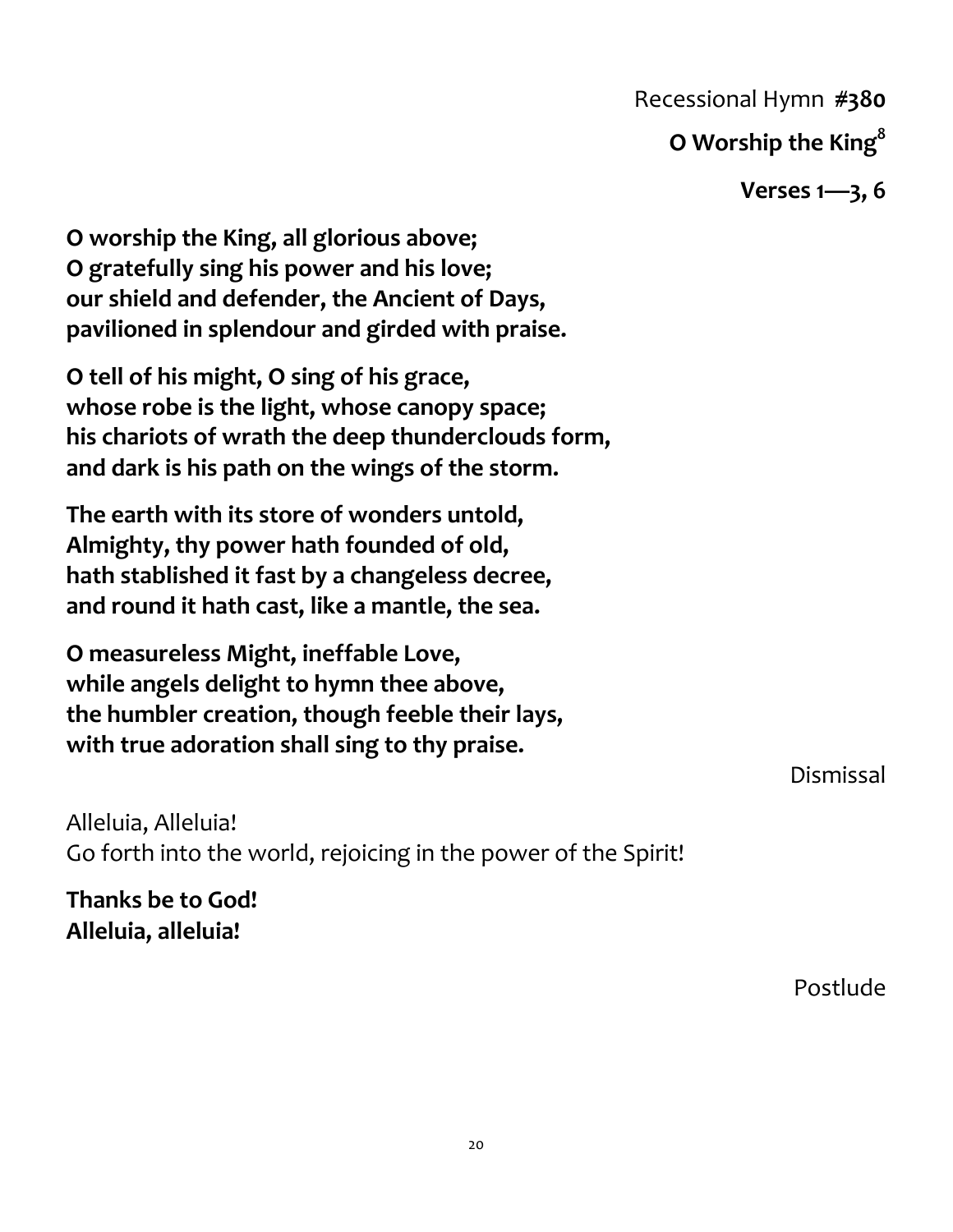

The Right Reverend Susan Bell *Bishop of Niagara* The Reverend Canon Matthew Griffin *Rector* The Reverend Canon David Linn *Honorary Assistant* Ms. Monica Romig Green *Theological Intern* Mr. Peter Harding *Director of Music* Mrs. Laura Brintnell *Parish Administrator*

Mrs. Jan Collinson Mr. David Eccles Mr. Doug Lampman *Wardens*